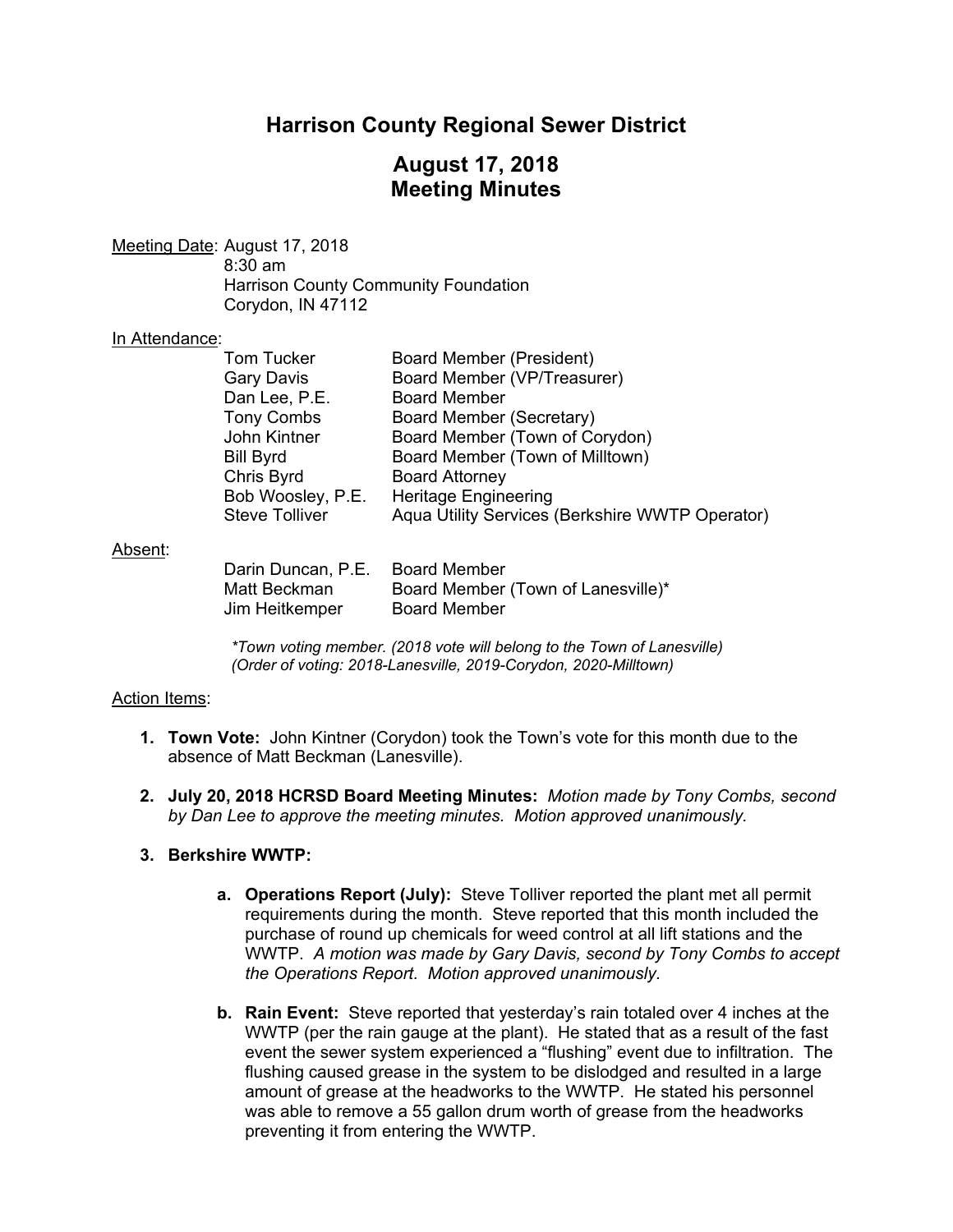HCRSD Mtg Minutes August 17, 2018 Page 2 of 3

- **c. Straeffer Pump & Supply Preventive Maintenance Agreement:** Steve presented a proposal he secured from Straeffer Pump and Supply to perform preventive maintenance on the District's six  $(6)$  lift stations (WWTP – 2, Child Craft, Schmidt, Star Gas, and Lanesville Interchange). Straeffer was the provider of all pumps and controls at each of these facilities. They are a certified repair shop as well for any warranty items. Steve felt it would be a good idea to perform these preventive maintenance items to ward future emergency repairs and to maintain warranty compliance. *A motion was made by Tony Combs, second by John Kintner to hire Straeffer Pump and Supply for a not to exceed price of \$3,000 to perform this preventive maintenance work. Work shall include the replace of all seals for the pumps. Motion approved unanimously.*
- **4. New Salisbury (Proposed Veterinary Clinic):** Brief discussion was held regarding the possible new veterinary clinic being considered by Dr. Grant Hinder. Bob Woosley has followed with Dr. Hinder and provided estimated costs for Dr. Hinder to connect to the sewer system. Dr. Hinder is going to present his funding request to the Economic Development Corporation (EDC) in hopes of securing some financial assistance.
- **5. Milltown Sanitary Sewer System:** A brief discussion was held regarding the Town's desire to perform upgrades, or possible replacement, of their WWTP. The District currently has 40,000 gpd of capacity reserved for future use at the WWTP (via an interlocal agreement between the Town and County in 2006). It was discussed this capacity may not be necessary and could be utilized by the Town. Future discussion on this item will likely need to take place as the Town's plans progress.

## **6. Treasurers Report:**

- **a.** *Motion made by Dan Lee, second by Tony Combs to approve the June Treasurer's Report. Motion approved unanimously.*
- **b.** *Motion made by Gary Davis, second by Dan Lee to pay the following claims. Motion approved unanimously.*

#### *District Checking Account:*

| i. Harrison REMC-WWTP electric service                         | \$1,352.66 |
|----------------------------------------------------------------|------------|
| ii. Duke Energy - lift station electric service                | \$21.84    |
| iii. Aqua Utility Services - WWTP Op., LS Maint., Misc. Maint. | \$3,945.66 |
| iv. Town of Corydon - July sewer bills                         | \$7,162.12 |
| v. Bennett & Bennett Ins. - added Lanesville LS to policy      | \$205.00   |
| vi. Liberty Mutual Ins. - renewal of blanket road cut bond     | \$150.00   |
| vii. Heritage Eng. - retainer/website hosting                  | \$880.00   |
|                                                                |            |

#### **7. Other Business:**

**a.** Tony Combs announced he will be leaving the Health Department in September and going to work for the Louisville Metropolitan Sewer District. He said there is currently talk of appointing him to the Harrison County Health Department Board. He is not sure yet if he will be allowed to continue to serve on the HCRSD Board or if they will be finding him a replacement. His desire is to continue to serve if his new employer will allow him to attend the Board